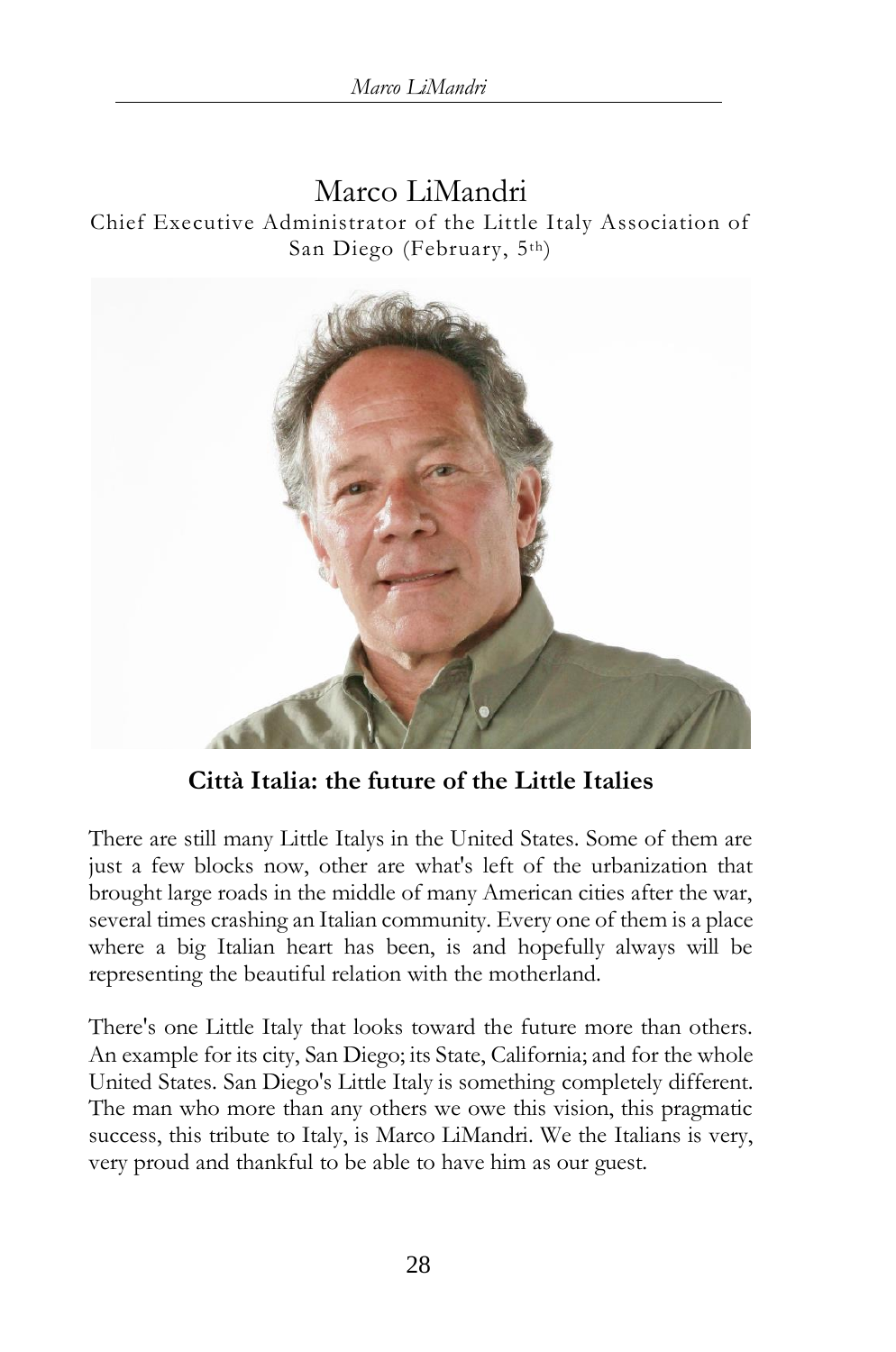## **San Diego's Little Italy is maybe the most successful example of why a Little Italy is still relevant in XXI century. Please, Marco, describe to our readers why that is, and what's different in this particularly beautiful Italian neighborhood**

I always say that there are three or maybe four things that are critical to build any neighborhood or business district anywhere in the world today.

The first is that you need to have an identifiable "place". It has to be a place that people know of, or you have to create something new in an emerging area, but it has to be a known location. One of the best example is if you go to Rome or to Florence, you can see some of the central piazzas. The piazzas are a great example of a *place* that I am referring to. We have always had a place like this in San Diego, and it was our Little Italy: in the latter half of the 20<sup>th</sup> century, it had gone through a lot of trials and tribulations, but it was still a place.

The second thing you need is independent sustainable funding. You might have a great place, but you might not have funding to improve it. In the 1990s, we were able to create a sustainable system of funding through a series of laws and ordinances of the City of San Diego. We formed a Community Benefit District where all property owners within a district boundary in Little Italy were assessed and paid into the improvement district—giving this mechanism, adopted through a local ordinance, the funding we needed. Any municipality or government needs funding to operate. Our Little Italy needs funding to operate but it's outside the realm of the public funds of the local government.

The third element is to have an entrepreneurial district management corporation. In this country, we have something called charitable corporations, public-benefit corporations, they serve like the NGOs that exist in Europe, in Italy too: if people donate to them, they will get a charitable tax deduction. So in 1996, we created the Little Italy Association of San Diego, a  $501(c)(3)$  public benefit corporation to oversee and expedite the revitalization and beautification of our Little Italy neighborhood. We were funded by our base improvement district funds, that let us start out at a quarter million dollars in 1999-2000. In 2017 we had about three and a half million dollars, because our base funding had risen from what people pay in property and business assessments; we also get some funds from our parking meter revenues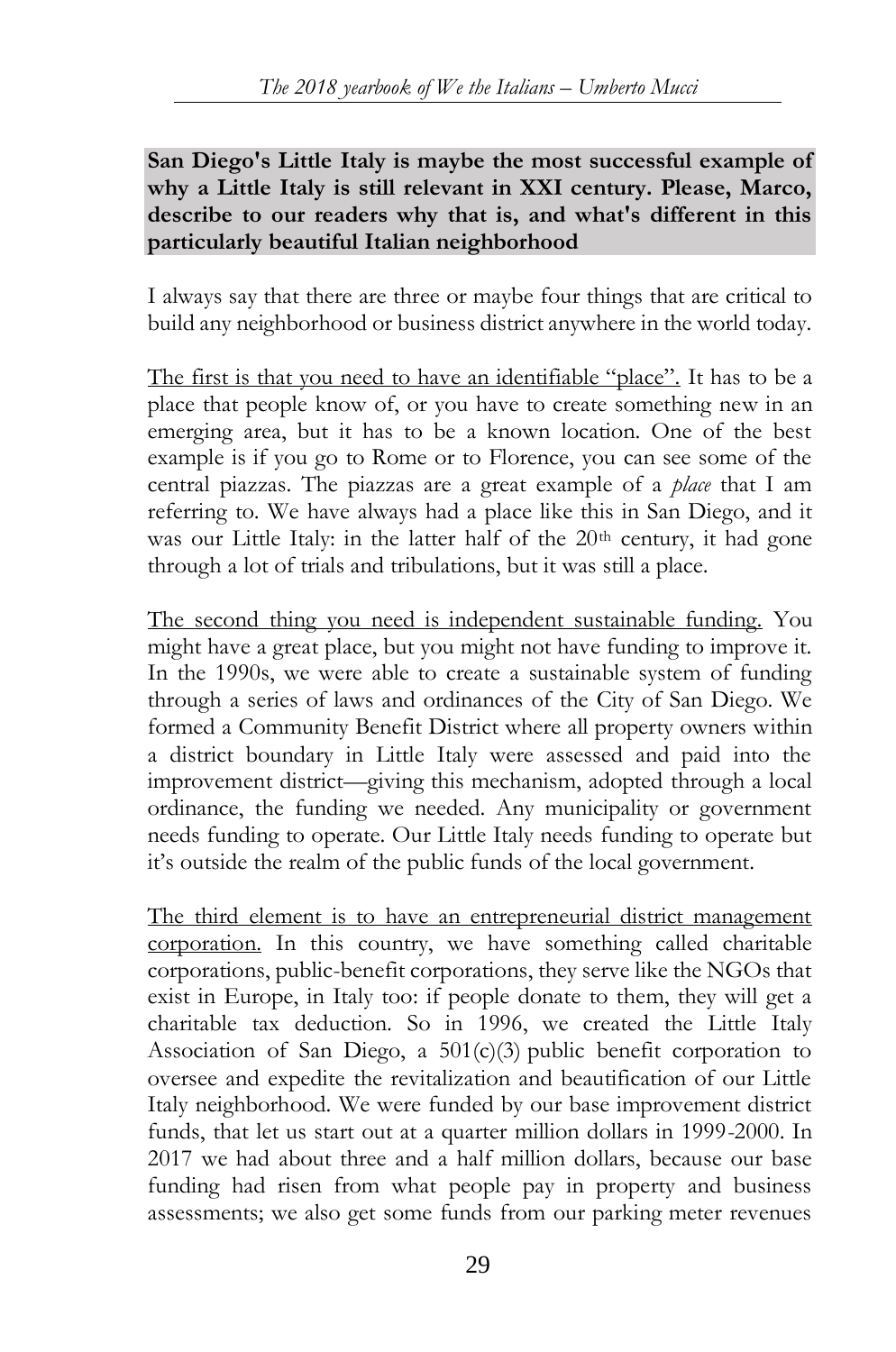from visitors that come to Little Italy. So we raised 1.5 million with our activities.

We now have the *place*, the *independent stable funding***,** and an *entrepreneurial district management corporation*. My company, New City America, is the one that initiated this process 20 years ago and currently manages the Little Italy Association of San Diego. New City America is a private corporation that is hired by the non-profit corporations to oversee all elements of Little Italy. For the last 20 years, I have visited many Little Italys all over the U.S. and a lot of other business districts to figure out what they are doing right, what they are doing wrong and take that knowledge and apply it in San Diego's Little Italy. From my travels to Europe and particularly to Italy, I was able to see what they have done and then apply those examples here. When cities in Italy were planned, they were all built around piazzas and we took that idea because in the old days, a lot of cities in the United States were built around town squares, and public squares, but in California not so much, because California is much younger.

So we took that idea and we recreated a town center in Little Italy which everybody loves. There are about 3 million people that live in the greater San Diego area and many thousands really enjoy Little Italy, but they don't know why. And the reason is because we rebuilt it on an old city model. We have numerous outdoor spaces, a number of piazzas - people just come here, sit down, and enjoy watching people, eating or doing whatever. It is a very public oriented area.

You have the place, the funding, and the district management corporations, but then you need politics and timing. And I know that Italy is going through tremendous political changes at this point. The politics have to be right and timing has to be right, so we were just very fortunate that the time and the politics were right in San Diego when we started our work in Little Italy. You need that element too in addition to the first three—the politics and the time are critical.

**You are the Chief Executive Administrator of the Little Italy Association of San Diego, which is definitely part of the reason of this success. What does this Association do and mean for the growth of the neighborhood?**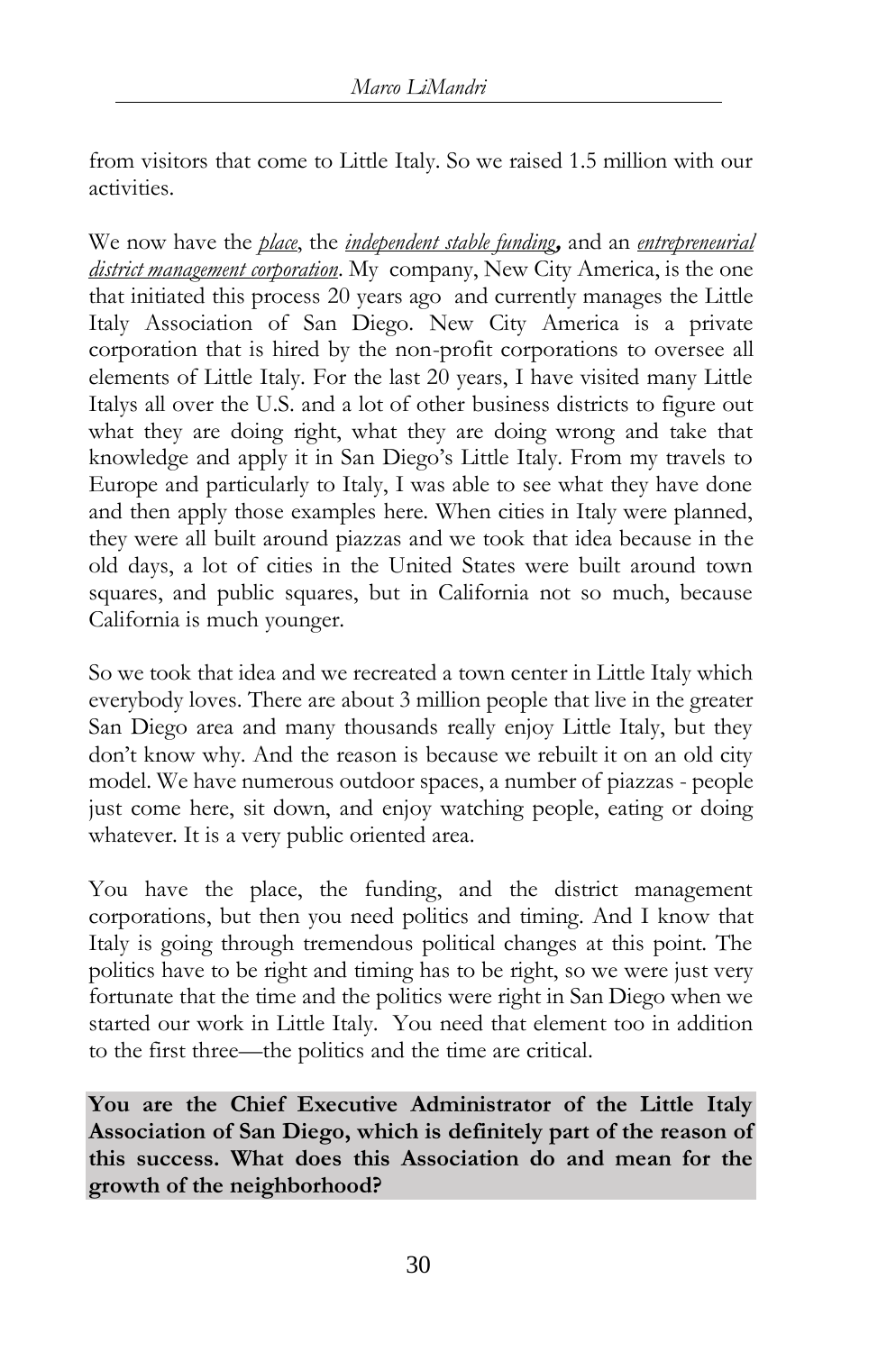The Association in a lot of ways, is almost like a mini municipal government. We empty out the trashcans, sweep the sidewalks, trim the trees, put Christmas decorations up, have a very successful weekly Mercato or Farmers Market, light the Christmas trees, run different events, produce a website, operate social media, manage parking and run a valet program, deal with the homeless issues and security, built a dog park and more. So, we take the finances and basically operate Little Italy in many ways like a city government would run a small town or like a mall company would run a mall. We have 48 square blocks and we do everything to make sure that the people within all those 48 square blocks feel like there is a sense of order, beautification and a dynamic community.

For example, we have 22 maintenance and landscaping employees and 18 valet employees. They work every day to manage Little Italy and to me it's a model that Italy has to go towards, because your municipal governments are so stretched in terms of revenues at this point. There's a need of a partnership between the government and the NGOs in Italy, so that NGOs can do things that the municipal governments don't have the money to do anymore.

For example, two years ago I visited Naples and we were looking at these magnificent buildings and your center city, but then I look at the parks and they are dirty, there's litter all over the place. The city doesn't have the funds to keep it up, but I would say an NGO should be doing it, based upon the revenue that they generate within that area. So let's say if there's a hotel, maybe that hotel charges a little bit more for staying there, the money stays in the area, and allows people to clean up that district surrounding the hotel. So it's a question of creating the revenue sources managed by the NGOs, which will make that place a clean, dynamic and attractive for tourists, visitors and employees and most importantly, its citizens.

To keep this model running, you have to have flexible laws in place. There is money in the neighborhoods, there's money in the business districts. Take the Spanish Steps in Rome, for example: should the Roman government clean the Spanish Steps? No, all the businesses and hotels around the Spanish Steps should be the ones who provide the funds to clean and maintain it, because they benefit from their proximity to the Spanish Steps. And they'll relieve the burden from the Roman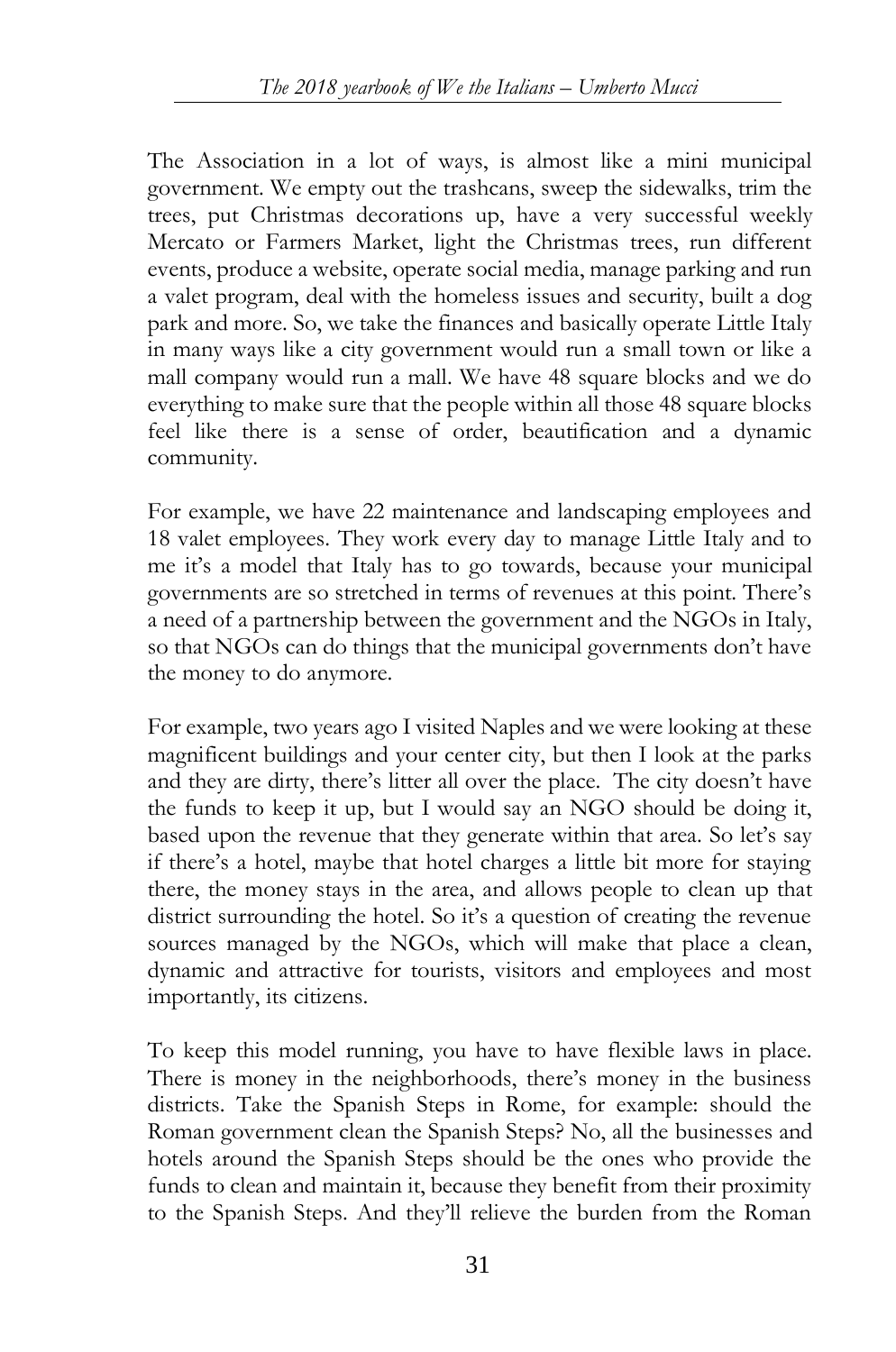government by doing that. This is the way we need to operate our cities in the XXIst century. We cannot rely on the municipal of government as we did in the 20<sup>th</sup> century due to strained revenue sources, we need to be able to generate money from the community, and then use them in the place they were generated.

## **The Association also gives an annual "State of the Neighborhood," just like the annual State of the Nation given by POTUS …**

Yes, I do that. We're about to open the new Piazza della Famiglia, a 10,000 square foot public space. In a year, people who move to Little Italy, will say "Oh, the piazza has always been there." But, no, it hasn't! This yearly meeting is where we will say, "see this is what it looked like before." We are constantly teaching people that things have not always been like this. There used to be a full block parking lot, now a high rise building housing hundreds of people.

I show people these before and after photos every year: "This is the way it was, this is the way it is." And the more people move here and the more people visit here, it creates more issues, more litter, more problems to solve, but also more opportunities. More trees are growing: we've never had an urban forest before, we now have 1,000 trees in Little Italy and we maintain them. So it's important that every year they see what we have been able to do to change and improve our Little Italy, and the Annual Dinner puts it all into perspective.

# **You are also the President of New City America. Please tell us something about what you do, and if your expertise could help other cities in reviving their Little Italy or, why not, create a brand new one.**

New City America is a family owned company that deals with the issues I previously mentioned. We identify a place, we create a financing mechanism, and then a non-profit corporations that will use those funds to improve the place. There are laws throughout the United States that allow people to do this, so I am a consultant to these other cities. We've created a system of assessment districts or financial mechanisms in 78 different locations nationwide. Probably more than any other company in the country over the last 20 years.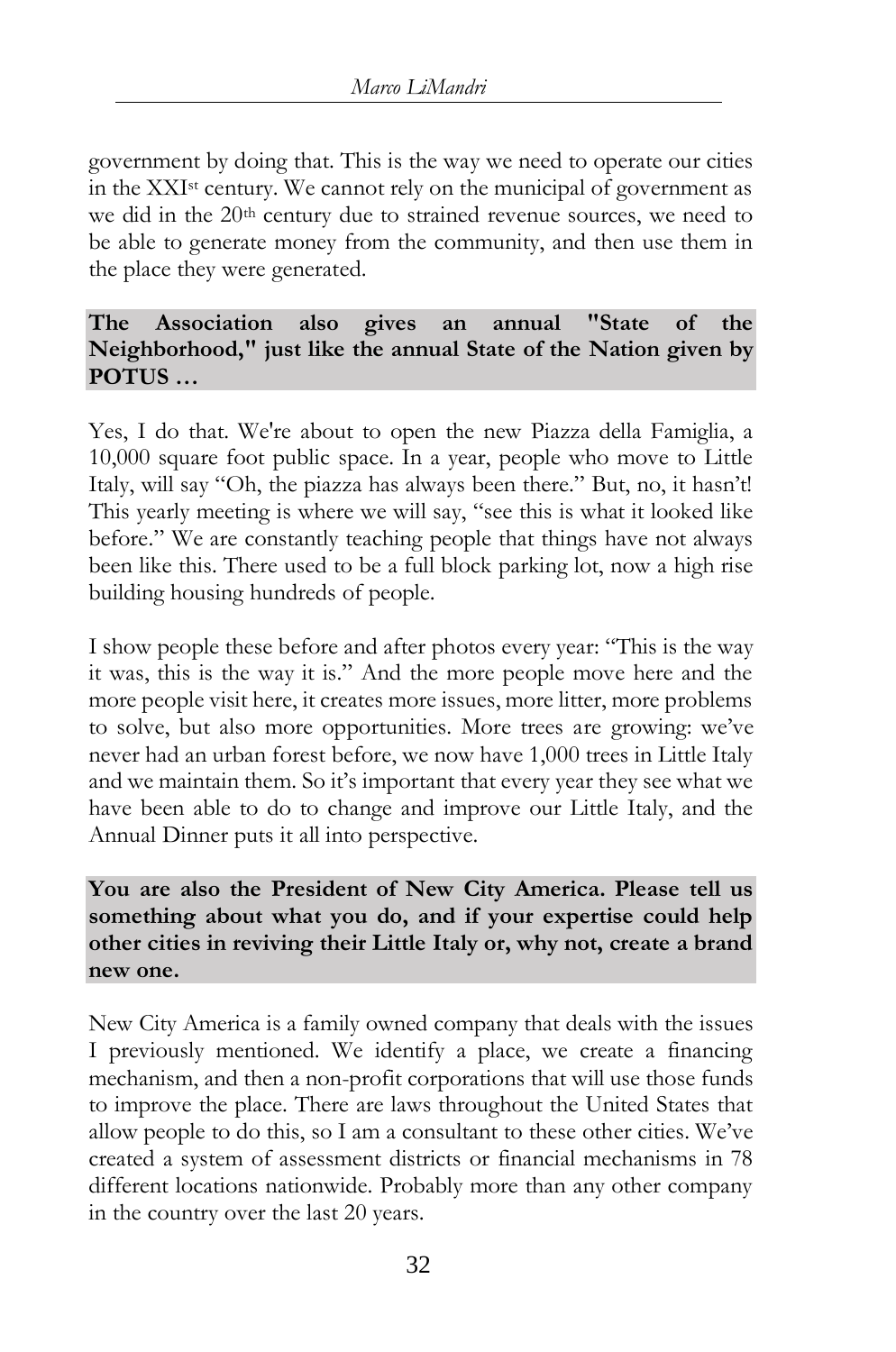We've always used our Little Italy as the model to show how we can make dramatic changes within 10, 15 or 20 years, and what's the progression of it is. The company is owned by my wife and I, our three sons work for the company and we work all over the country in creating this model of independent financing run by non-profit corporations. Then we train people to figure out how to make improvements as quickly as possible. To me it's an international model that can be applied anywhere.

I believe this movement recently called "placemaking" is an international model. I look at cities all throughout the world. If you are in Rome, or in Naples, or in Florence, the cities normally provide what I would call "curb-to-curb" services, or they deal with the streets. The curb is where the sidewalk ends and the street begins. Cities normally provide curb-tocurb services but they don't work curb-to-property line. And curb-toproperty line normally is the sidewalks. So the cities normally don't deal with the sidewalks, but that's what people use. People don't walk in the streets, they walk on the sidewalks. So how's their experience when they walk on the sidewalks. Is it clean? Is it attractive? Does it smell? Are people trying to steal from them? We try to manage the experience people have on the sidewalks.

If you walk out in a street in Rome, from building to building across the street, all of that area is public space, but most of that public space is dedicated to cars or vehicles. That's what streets are, they are public spaces dedicated to mechanized transportation. We try to deal with the public spaces that are designed to the pedestrians and that's what gives people a great pedestrian experience. But again, are there foul odors, is there graffiti along the walls, are the sidewalks filthy or have tripping hazards? Are trees dead? So how do we make those sidewalks as attractive as possible? And then, how do we actually try to expand those sidewalks to all the public spaces that are not dedicated to cars but are dedicated to people? I see that a few cities are doing it in Italy, by closing down spaces to cars and only letting people walk there. That's the model we are using here and it's working really well. As a famous planner on Lincoln Road in South Beach Miami Florida once said "*a car never purchased anything."*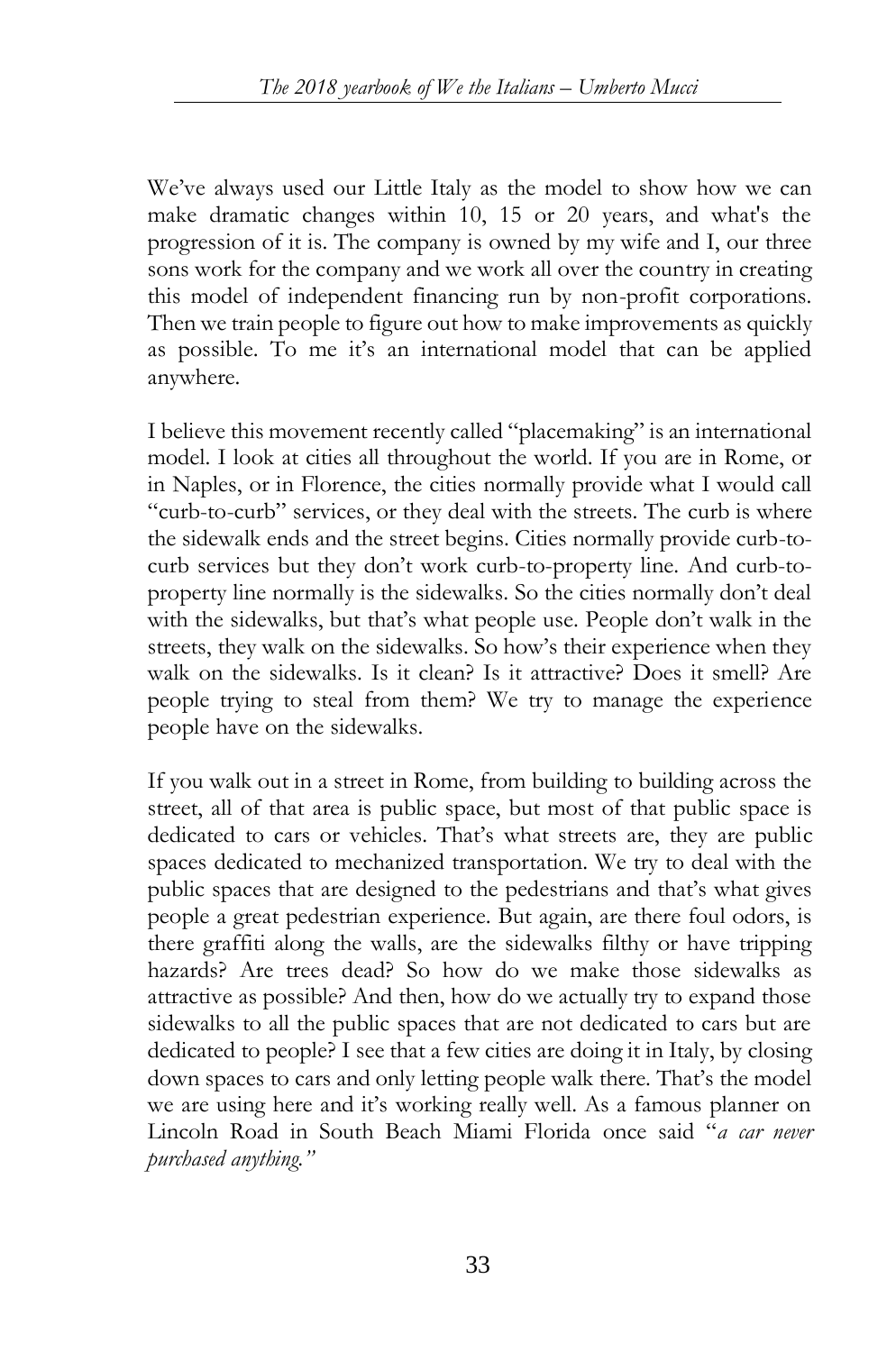# **Is there any other Little Italy in the US you will maybe work with and apply the same model in the future?**

I've been to Mulberry Street in New York City many, many times and I worked with them. The Manhattan Little Italy is the "mother of all Little Italys in the US." But unfortunately, the businesses are not looking to tell the story of Italian immigrants, as they should be. If you come to our Little Italy, you can see public art and plaques that tell the stories of our Little Italy. We were the tuna capital of the world until the 1970s. On Mulberry Street, the neighborhood is primarily driven by business owners who are trying to increase the amount of people coming in and eating at their restaurants, but is not conducive towards educating the public of the incredibly rich history that arose from the Italian Americans who came from that community.

I think it's so well done in Italy, people walk slower because they see many different things. What they do on the New York City sidewalks is walk fast, because they are trying to get to their places. We want to slow them down. There are two major Little Italys in New York City: one on Mulberry Street in Manhattan and the other in The Bronx on Arthur Avenue. In the Bronx they have the place, they have a lean funding mechanism, but they have not had, up to this point, an entrepreneurial management corporation. But all of that can be fixed with the proper leadership. Only San Diego and the Bronx Little Italy currently have the three elements to rapidly improve their Little Italys.

Probably the finest Little Italy outside San Diego is in Boston, and it's called North End. Very popular, very active, but there is no independent financing to improve the neighborhood and no public corporation of business owners or property owners. So it's literally always in a state of change and disorganization. There's no great central public spaces, except across the street on the Rose Kennedy Greenway. It does not have systematic sidewalk cleaning services, there is no management of parking. It has a wonderful brand, but it's not managed well. But I will say that's the next best Little Italy.

You know who has a very neat Little Italy, but they also don't have a funding mechanism? Providence, Rhode Island. They have the best Italian markets in the country, there's a central piazza, but it's not well maintained, and I think if they were to take the model we have been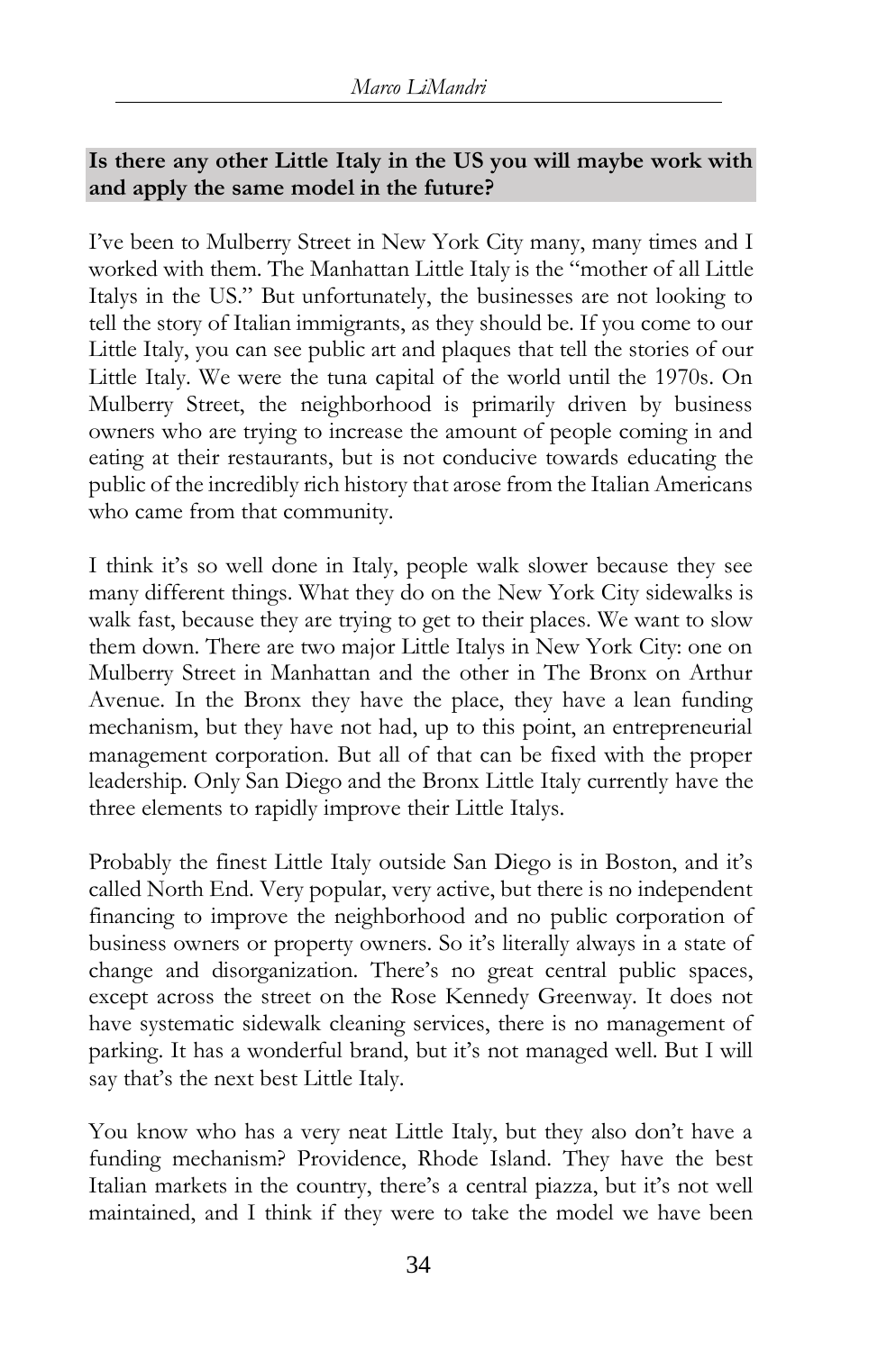using, in terms of the funding mechanism and the management corporations, they would be far more attractive to a lot of business and visitors. They don't have a website, for example: if you look at [our Little](https://www.littleitalysd.com/)  [Italy website,](https://www.littleitalysd.com/) it is extensive. The Little Italy San Diego website has a lot of history of our Little Italy, how we do things, new initiatives, etc. They don't have that in the North End, they don't have that really in Mulberry Street, New York City, and not really in Providence either.

They used to have a great Little Italy in Philadelphia, it's not so much there anymore. The similar situation exists in Pittsburgh, Pennsylvania. Chicago's Little Italy is called Taylor Street and I did a lot of work there. Again, they could not put together the finance mechanism or have the corporation to run the district, so that's slowly dwindling, even though I would love to continue to work in Chicago.

North Beach in San Francisco, the historic Italian American community, considers itself to be the place where the Beatniks generation began. I worked there for 10 years, and my son runs a small district in North Beach, but it's not an Italian business district. The owner of one of the oldest Italian restaurants in San Francisco, Tommaso's, is on our Board and the restaurant is owned by wonderful people: but as we go up Columbus Avenue, a lot of business owners are not interested in collaborating or rebuilding their Italian district.

Los Angeles lost its Little Italy in the 1930s. This one city Councilman, a gentleman, Joe Buscaino, represents San Pedro on the water in Los Angeles. Joe has just hired me to work with him to try to create a Little Italy in their current Downtown San Pedro that has an historic Italian core. That would be the only Little Italy on the West Coast besides San Diego. Joe has been to San Diego, and loves what we have done here. San Pedro was also a sister city with San Diego in the fishing and tuna industry and they had the canning factories there and it worked out really well for the immigrant families. There's just so many things that can happen in San Pedro and Joe is such a great advocate. I think this has a lot of potential.

Baltimore has got a great Little Italy, but it's very small: it's where Nancy Pelosi is from. Her father was the mayor in Baltimore in the 50s and 60s and she came from the D'Alessandro family who had great political roots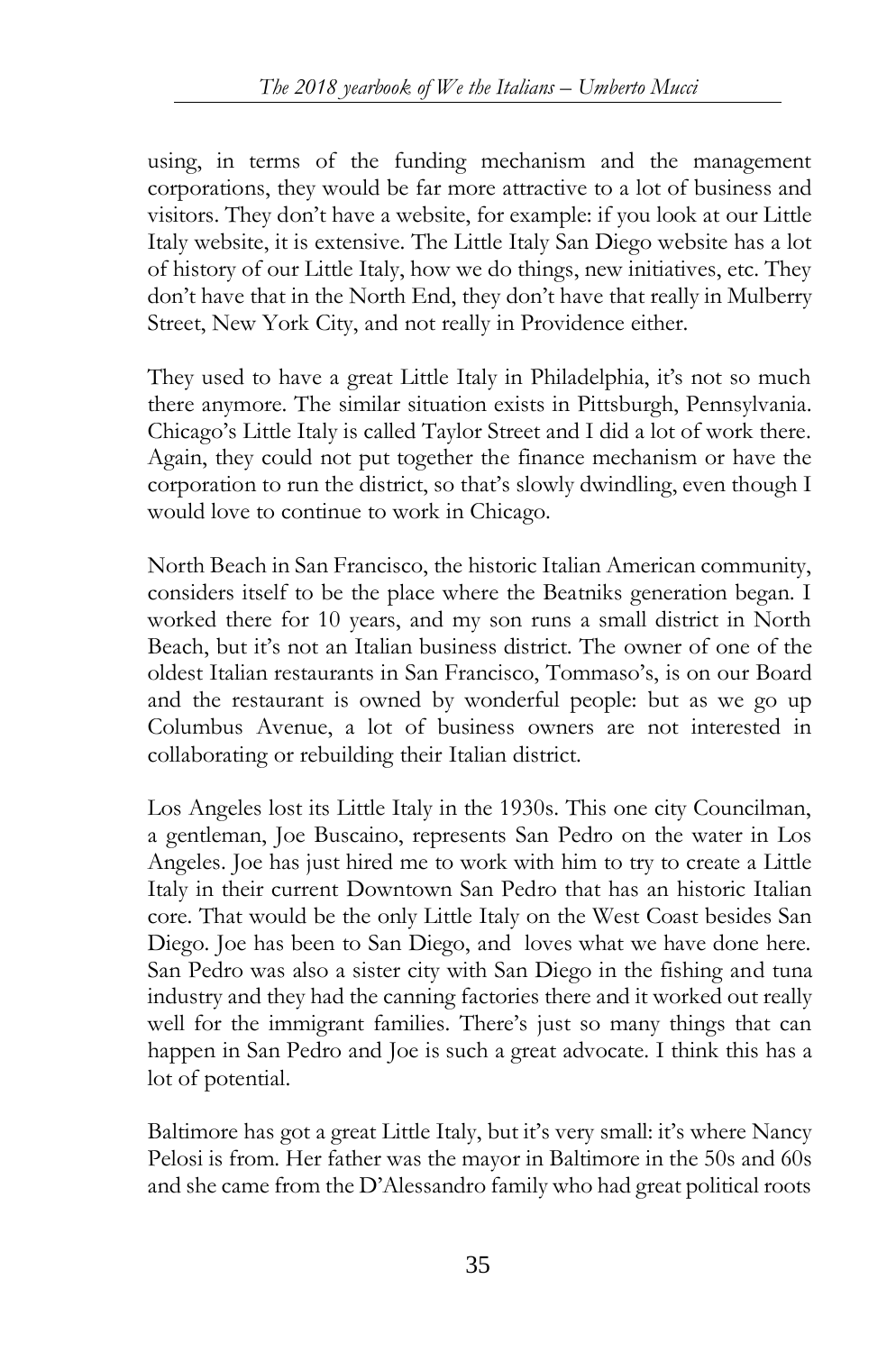in Baltimore. It's not really a business district per se, it is just integrated into the community.

I also have been working with gentlemen from Rochester, New York, to create and bring back Little Italy on Lyell Avenue, in Rochester. The only Little Italy I haven't been to is in New Haven, Connecticut. I understand they have a small and attractive Little Italy. We are looking into creating an alliance of Little Italys in America.

# **How's Made in Italy doing in the San Diego concept, and particularly in Little Italy? Is there room for improvement?**

One of the most surprising and rewarding achievements that we've made is that we have attracted 18 - 20 Italian immigrant entrepreneurs, who didn't believe that they could make a decent living in Italy and recently came over here and opened wonderful restaurants. Young entrepreneurs from Italy have skipped New York City, Chicago, San Francisco, and other major cities to come to San Diego's Little Italy. And now, they are part of the fabric of this community, they come from all different places in Italy and they bring all of their experiences, language, recipes and families. We have a video on our website where we interview these recent immigrants in Italian and they explain why they came to San Diego's Little Italy. That is one of our greatest achievements, because we know we have become the conduit for Italians coming to the United States, and they're entrepreneurs - they can make a good living, create jobs, make money, and raise their families here in San Diego, where the climate is very Mediterranean-like.

Another thing that I think we have done more effectively than in any other Little Italys in the country is developing new piazzas. We started out with Piazza Basilone, which is dedicated to the war hero John Basilone, who was the most decorated Italian American in U.S. history. We opened Piazza Basilone in 2002, and people are in love with it, the marines love going to it. We have hosted wounded warriors for the international Special Olympics at Camp Pendleton there. Countries from all over the world come to Camp Pendleton in San Diego County for the annual Wounded Warrior games, and they always come to Piazza Basilone every year. There's over a hundred soldiers who attend each year, and our restaurants open up themselves to the athletes who eat there, get their beer, wine whatever they like. Piazza Basilone was the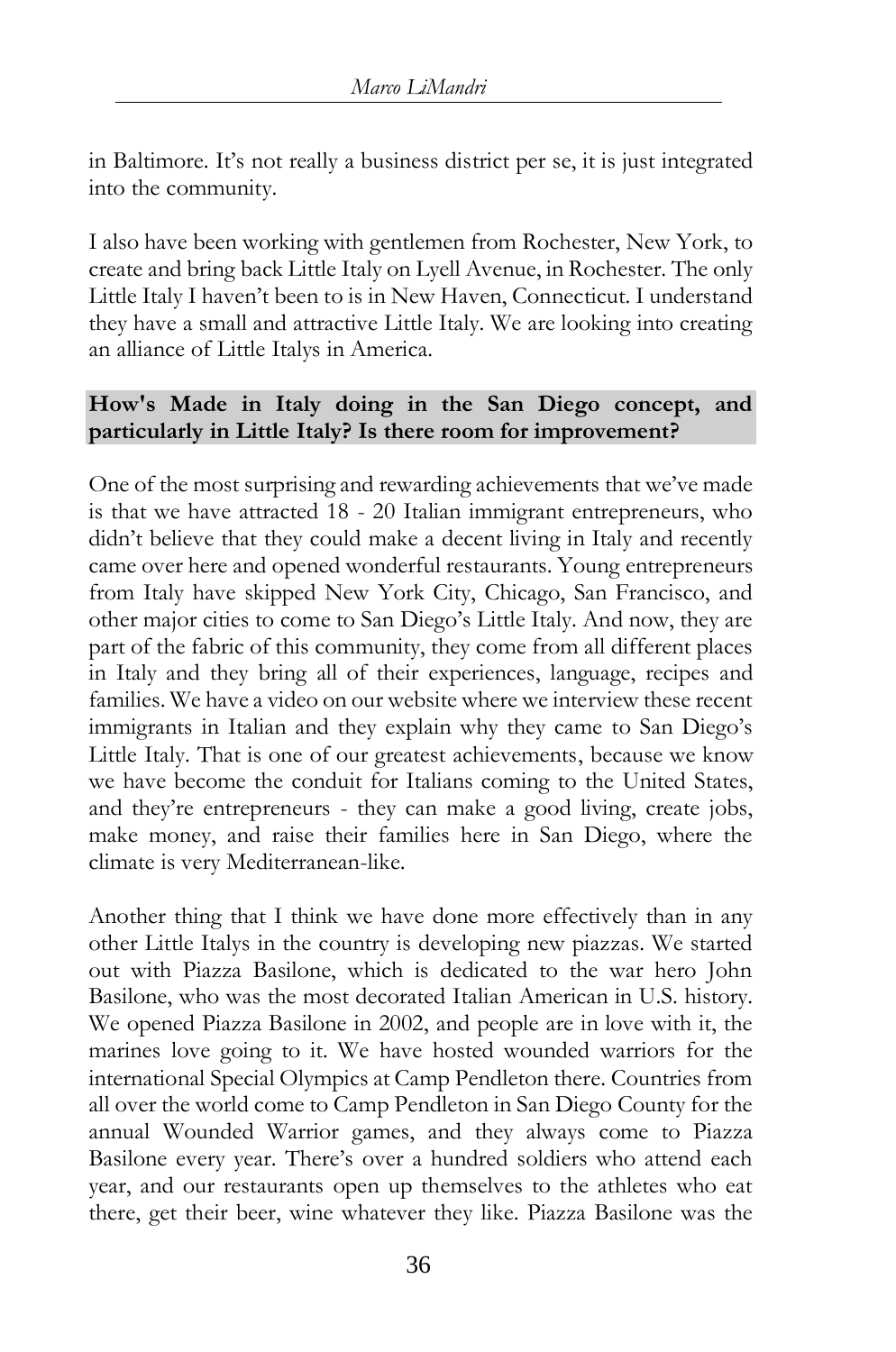first Piazza we built and then we opened the second one called Piazza Pescatore, which is dedicated to the fishermen.

We are about to open up Piazza della Famiglia which is a 10,000 squarefoot public space. It's a full city block, which will be closed down to traffic and it's going to be our town center. That will open up very soon, in 2018. After that we will open up Piazza Giannini, named after Amedeo Giannini, a gentlemen who created Bank of Italy, later named the Bank of America. We create our piazzas based upon famous Italians or Italian Americans. In every piazza we have tables and chairs, we usually have a plaque which tells the story of the piazza. We have a statue, just like when you go to Villa Borghese in Rome, you see all the busts and pedestals of all the famous Italians throughout history. Every piazza has its own bust and pedestal which explains who those people were and why we named a piazza after them. So eventually, the goal is to have completed close to 10 piazzas all throughout Little Italy. We know that people eventually will come here just to see the piazzas.

#### **Once upon a time, all over the country a Little Italy was a place with many hardworking Italians with big hearts, poor living conditions, few bucks, and homesickness. If a new kind of Little Italy would be possible today, how would you describe it?**

When I was working with the people on Mulberry Street in Manhattan around 10 years ago, I told them that Little Italy is a term that we used in the XXth century. In the XXIst century we should really be looking at a model like Città Italia, "the Italian city." This means that in the XXIst century, the model is about a place where Italian immigrants come and live, Italian businesses/restaurants are located, senior citizens or Italian Americans move to that neighborhood. It becomes a walkable community, with great public spaces, with really energizing entrepreneurs, it tells the story of Italian Americans and immigrants and is based upon the entrepreneurial and cultural contributions that Italians have made in to the United States. You can do that in every single city, but it shouldn't be about pizza, spaghetti and meatballs, it should really be about the totality of the Italian culture, and that's why I call it Città Italia, because it's really the model of the XXIst century Italian neighborhood.